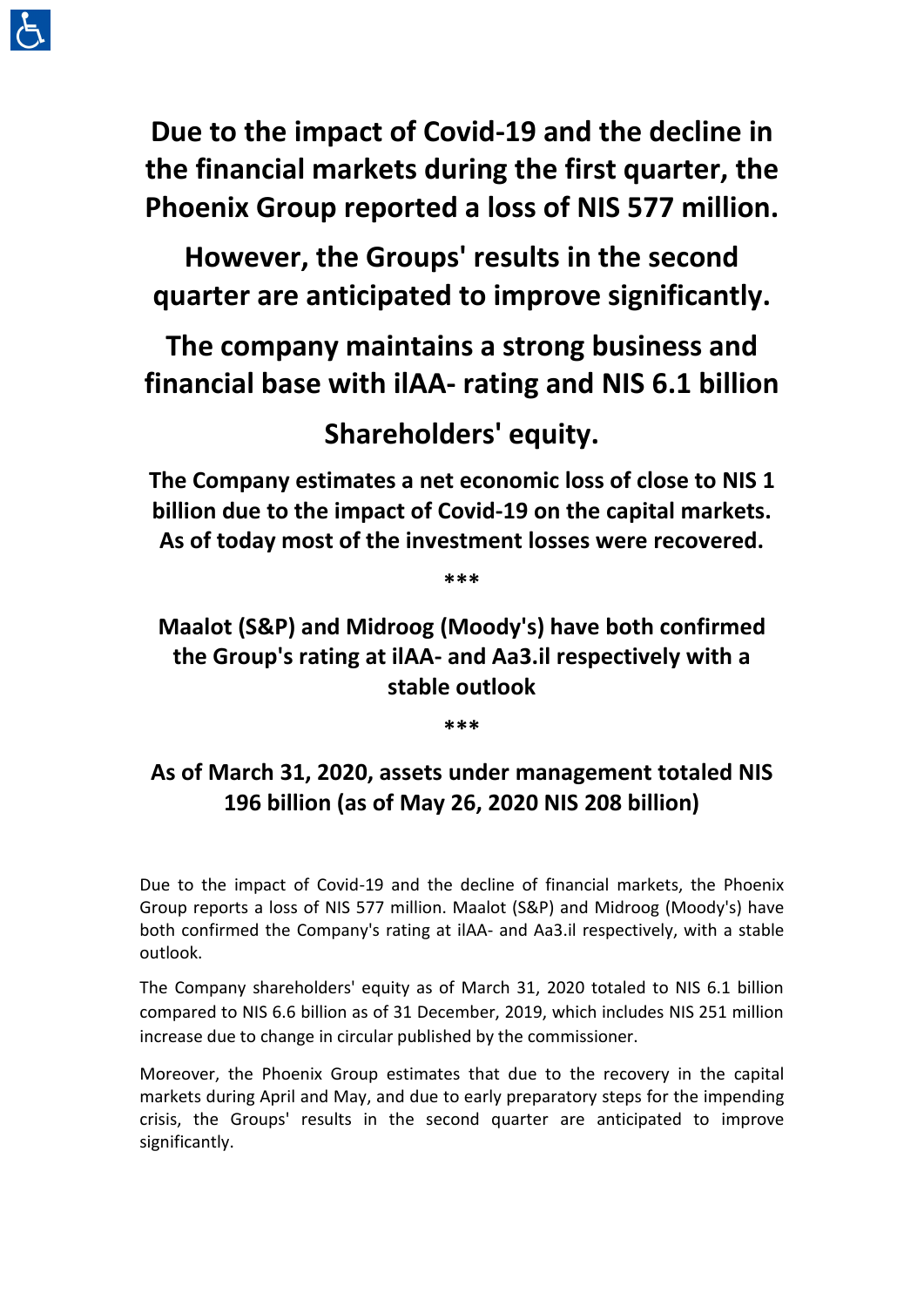Eyal Ben Simon, Phoenix Group CEO: "The Covid-19 crisis, which caused turmoil in the financial markets and has led to an economic slowdown both locally and globally, has impacted all financial services companies including the Phoenix Group. However, we succeeded in adjusting quickly to the rapidly evolving situation and successfully maintained our business continuity and financial strength. We focused on managing the crisis prudently and on preparing our exit strategies, while strengthening our position as the leading insurance company in Israel. Phoenix as a responsible forthcoming market leader, is constantly looking at the changing economy, both at the local and global environment, while executing immediate needed changes and adjustments, the group also oversees and looks for the opportunities at hand, while maintaining groups rating as recently announced by Maalot (s&p) and Midrug (Moody's) that confirmed rating at iIAA- and Aa3.il respectively with a stable outlook."

Early in the process, the Group directed its Business Continuity Management (BCM) team to apply emergency protocols and a business continuity strategy. The Group mapped out the critical processes across the organization, assessed its optimum business and human resources requirements, established an emergency management structure with emergency situation teams, and allocated resources and technology infrastructure to allow for remote work during and after the crisis. These steps have enabled the Company to maintain a high standard of service to its agents and to its clients.

Additionally, Mr. Ben Simon added: "While navigating the initial impacts of the Coronavirus crisis, the Company also prepared the business routine for the "day after" as part of the groups plan to exit the crisis, that will be reflected in the coming quarters, including the management and reduction of variable, fixed, and human resource related costs. Moreover, the Company strengthened and supported its distribution channels through its agent-based sales activity, the direct sales channel "Smart", and agencies owned by the Company. The Company also focused on identifying and capturing market opportunities through its leading and experienced investment team."

# **Results for the First Quarter, 2020:**

Shareholder's **comprehensive net loss** for the reporting period totaled NIS 577 million compared to a **comprehensive net profit** of NIS 382 million in the corresponding period of the previous year.

Most of the Group's assets are invested in the financial markets. Consequently, the negative performance of the markets due to Covid-19 had a significant impact on the Group's results. The Company estimates a pre-tax loss of approximately NIS 0.9 billion due to Covid-19 in the first quarter of 2020. However, after the reporting date and until May 26, 2020, the Company estimates an pre-tax investment profit recovery of approximately NIS 0.8 billion.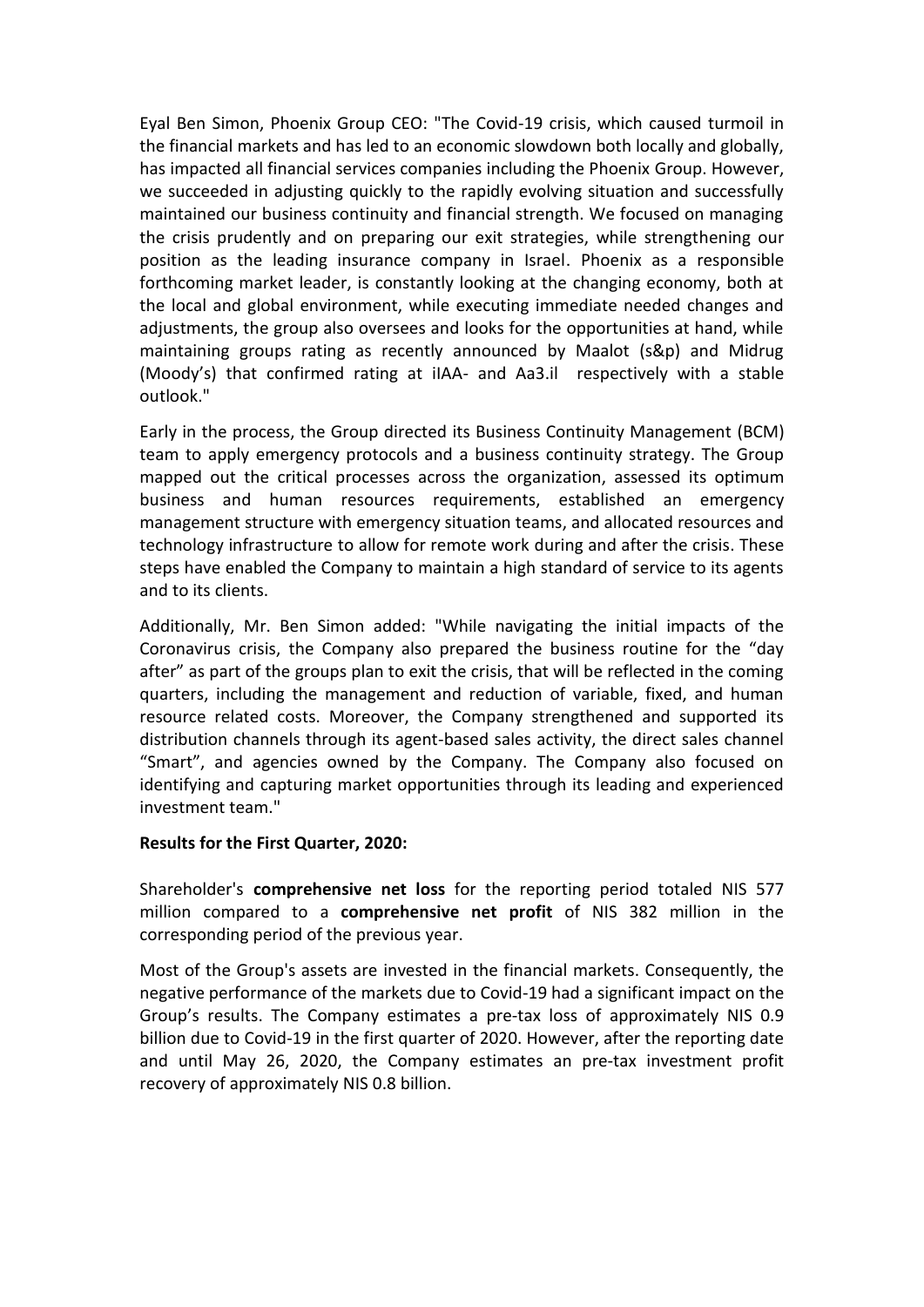# **P&C Insurance:**

The Comprehensive loss in the reporting period totaled NIS 223 million, compared to a comprehensive profit of NIS 146 million in the corresponding period of the previous year. The loss incurred during this period stemmed from a decline in investment income. Additionally, the Company suffered weather-related damages that affected motor and other property lines of business, and from a loss in the flight cancellation line of business due to the spread of the Covid-19. After the reporting date and until May 26, 2020 the Company estimates an investment profit recovery, before tax, in the amount of NIS 197 Million.

#### **LTS:**

The comprehensive loss during the reporting period totaled NIS 256 million, compared to a comprehensive profit of NIS 165 million in the corresponding period of the previous year.

#### **Life Insurance:**

The comprehensive loss in the reporting period totaled NIS 260 million, compared to a comprehensive profit of NIS 146 million in the corresponding period of the previous year.

Management fees income from saving policies totaled NIS 110 million in the reporting period, compared to NIS 236 million in the corresponding period of the previous year. The decline is attributed mainly to variable management fees that were not charged as a result of declines in the financial markets. As of March 31, 2020, the decline will affect the collection of management fees in the future in the amount of NIS 517 million. However, as of May 26, 2020, in light of capital the recoveries in the financial markets, the Company estimates the above-mentioned figure of NIS 517 Million to be reduced to NIS 268 million.

In addition, fluctuations in the capital markets and the effect of declining interest rates on liabilities had a negative impact on the results in the amount of approximately NIS 312 Million, compared to the corresponding period of the previous year. However, after the reporting date and until May 26, 2020 the Company estimates an investment profit recovery in the amount of approximately NIS 180 Million.

#### **Pension Funds:**

The comprehensive loss in the reporting period totaled NIS 3 million compared to a comprehensive income of NIS 6 million in the corresponding period of the previous year.

Contributions totaled to NIS 1,097 million compared to NIS 951 million in the corresponding period of the previous year, representing an increase of 15.4%. Assets under management totaled NIS 28.4 billion as of March 31, 2020, compared to NIS 25.6 billion as of March 31, 2019.